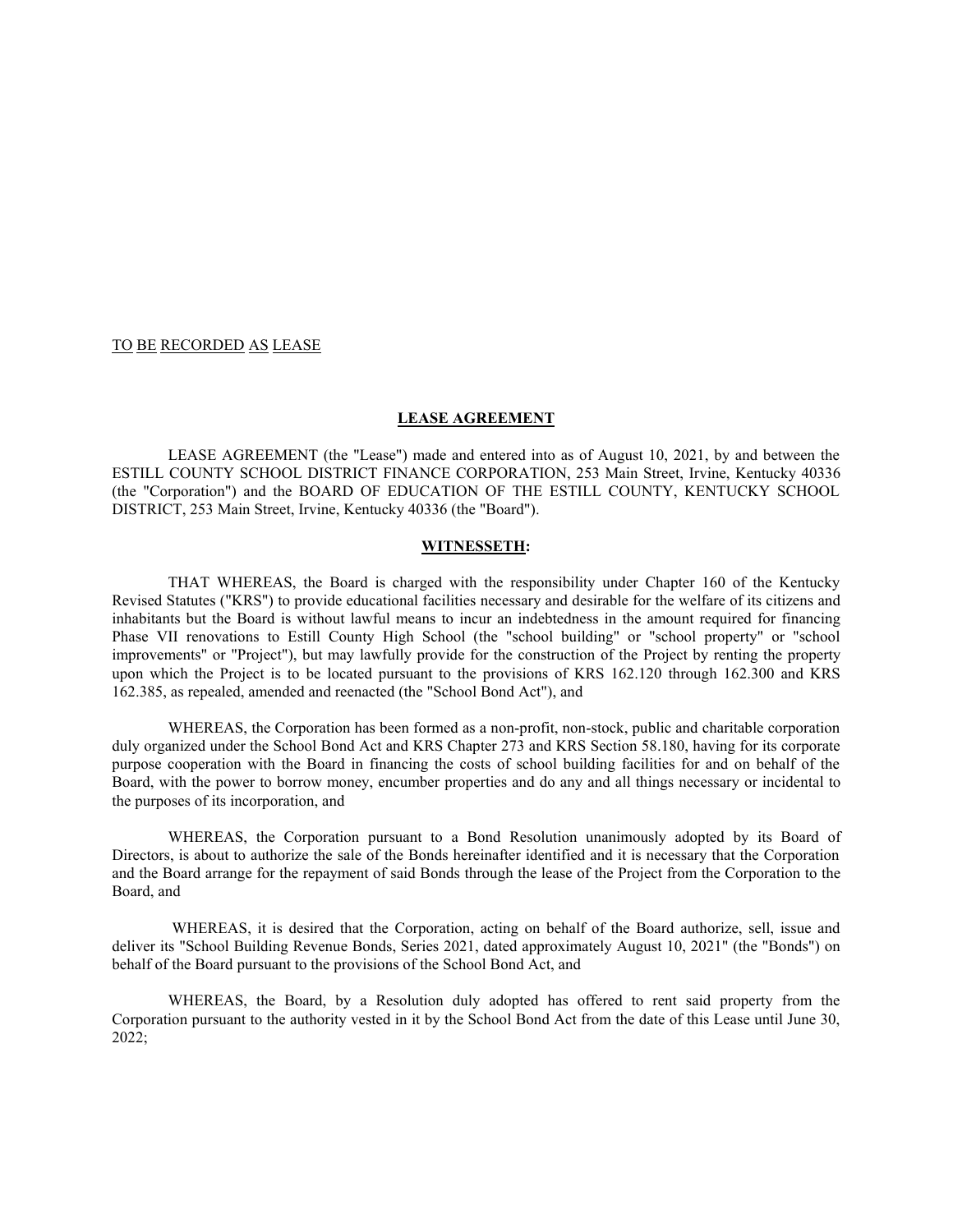**NOW, THEREFORE, IN CONSIDERATION OF THE PREMISES AND FURTHER CONSIDERATION OF THE ISSUANCE OF THE BONDS BY THE CORPORATION, THE PROCEEDS OF WHICH ARE TO BE USED TO ACQUIRE, CONSTRUCT, AND IMPROVE THE PROJECT, IT IS AGREED BETWEEN THE PARTIES HERETO AS FOLLOWS:**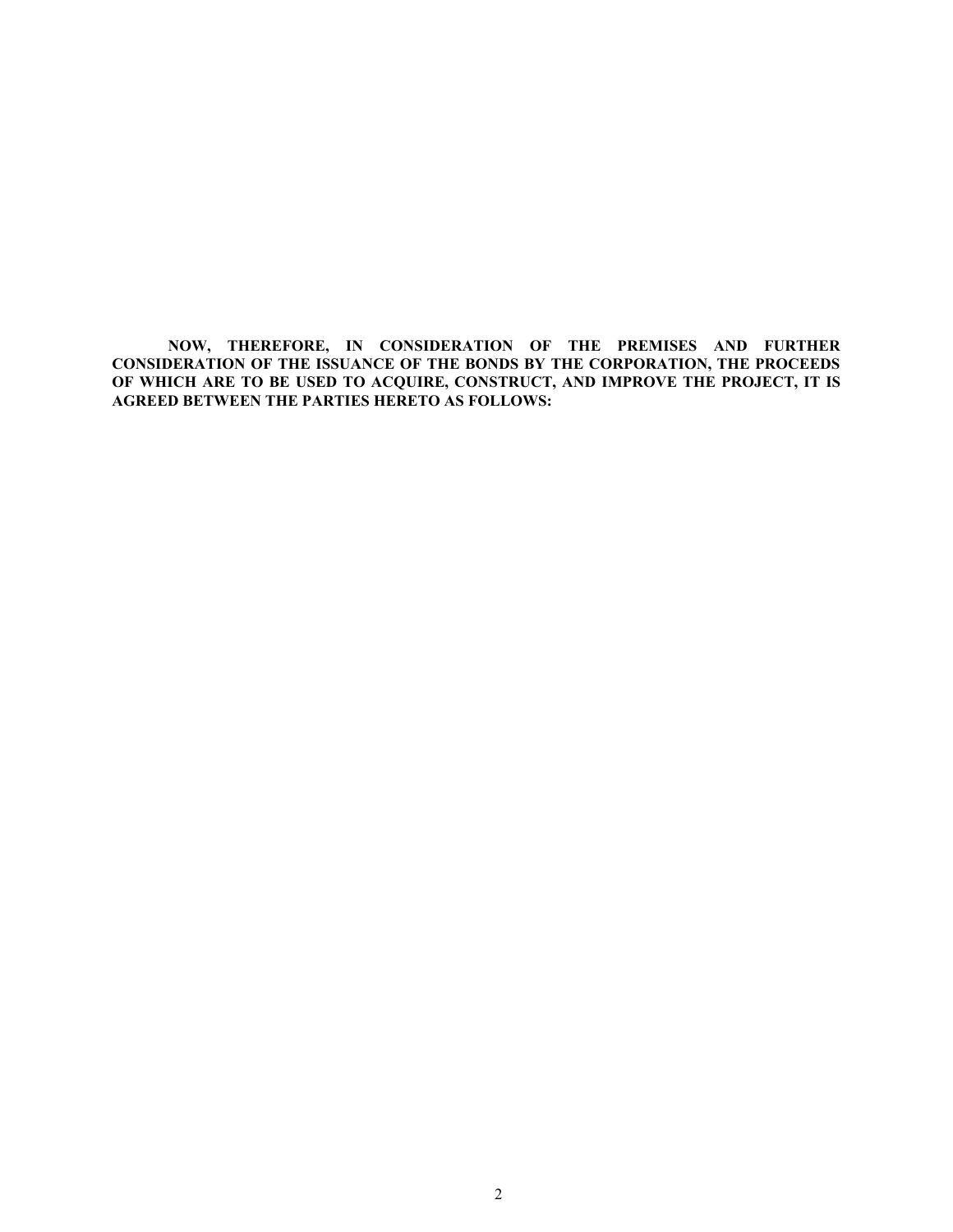## **ARTICLE I**

## **DEFINITIONS**

## Section 1.01.

"Architects" means the firm of licensed Kentucky architects employed by the Board for the design of the construction of the respective Project.

"Board" means the Board of Education of the Estill County, Kentucky School District.

"Bonds" means \$13,430,000 aggregate principal amount of "Estill County School District Finance Corporation School Building Revenue Bonds, Series 2021, dated approximately August 10, 2021" authorized pursuant to a Resolution of the Board of Directors of the Corporation and this Lease.

"Bond Fund" or "Sinking Fund" means the separate and special debt service fund established with the Paying Agent under the Corporation's Resolution for the purpose of paying the principal of and interest on the Bonds.

"Bond Resolution" or "Resolution" means the Resolution passed and adopted by the Board of Directors of the Corporation authorizing the Bonds.

"Bond Registrar" or "Paying Agent" means Regions Bank, Nashville, Tennessee, so designated under the Resolution.

"Commonwealth" or "State" means the Commonwealth of Kentucky.

"Construction" means and includes inter alia (a) preliminary planning to determine the feasibility of the Project; the engineering, architectural, legal, physical, and economic investigations and studies necessary thereto; and surveys, designs, plans, working drawings, specifications, procedures and other actions necessary for the construction of the Project; (b) the erection, building, acquisition, alteration, remodeling, improvement or extension of the Project; (c) the inspection and supervision of the construction of the Project, and all costs incidental to the construction and financing of same; and such terms shall also relate to and mean any other physical devices or appurtenances in connection therewith, or reasonably attendant thereto; and (d) any and all other acts performed in connection with the planning, implementation, acquisition, financing or construction of the Project.

"Construction Contract" means the contract or contracts relating to the construction of the Project entered by the Corporation and the Board.

"Construction Fund" means the Construction Fund established under the Bond Resolution.

"Corporation" means the Estill County School District Finance Corporation formed pursuant to the School Bond Act acting by and through its Board of Directors.

"Department" means the Kentucky Department of Education, acting on behalf of the Kentucky Board of Education or the Commissioner of Education.

"Insurer" means the bond insurance company, if any, that insures the Bonds.

"KRS" means the Kentucky Revised Statutes, as amended.

"Lease Agreement" or "Lease" means this agreement by and between the Corporation and the Board whereunder the Project financed from the proceeds of the Bonds has been leased by the Corporation to the Board and the rental revenues derived thereunder pledged to the payment of the Bonds.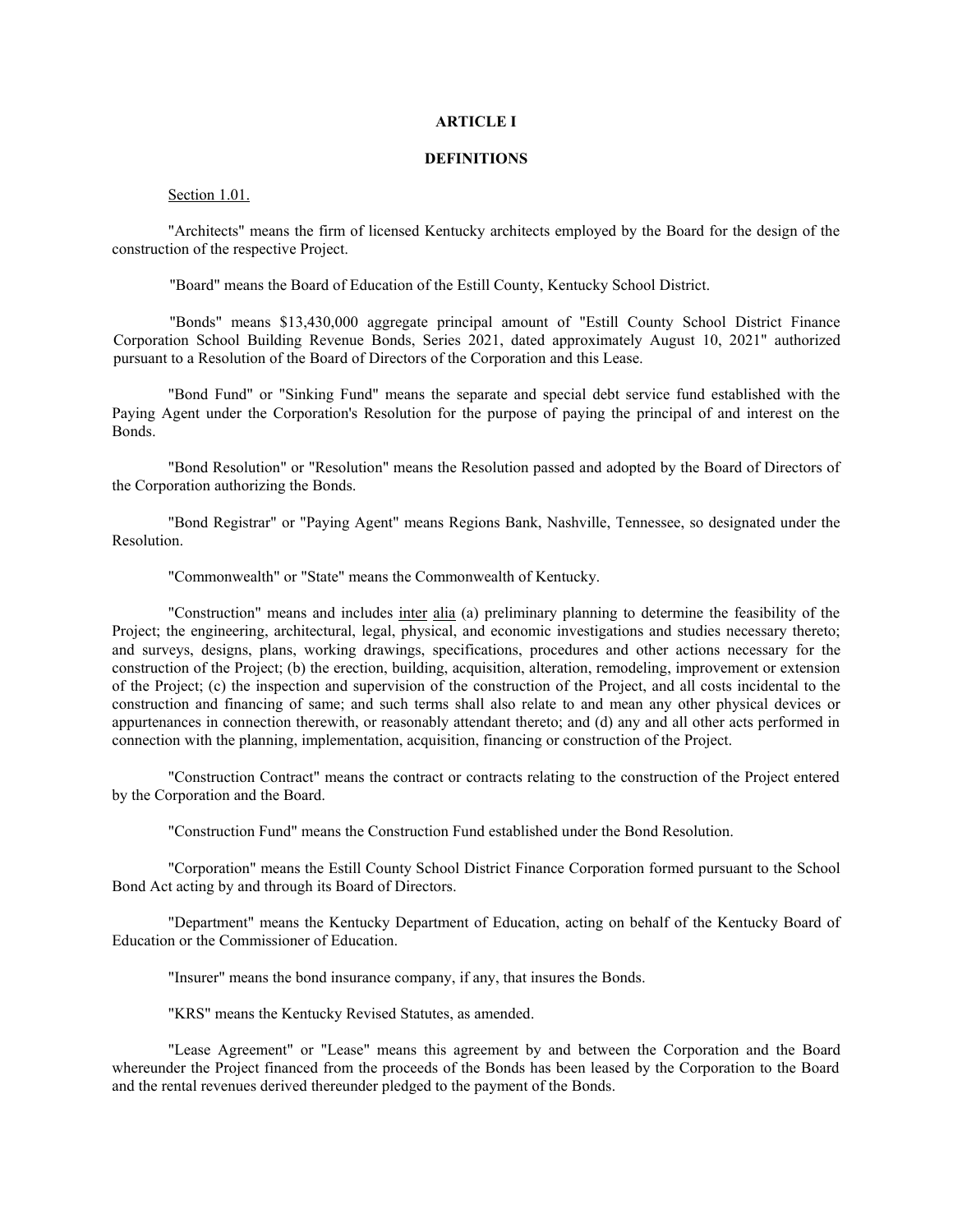"Parity Bonds" means the Corporation's School Building Revenue Bonds issued to finance or refinance the school building(s) constituting the Project.

"Project" means Phase VII renovations to Estill County High School which has been identified on the Priority Order of the Approved School Facilities Plan and Offer of Assistance.

"Requisition for Funds" means the voucher in substantially the same form as set forth in the Bond Resolution, submitted by the Board to effect the payment for costs of the Project from the Construction Fund.

"Schedule of Annual Rentals" means the schedule attached to this Lease as Exhibit A setting forth the total annual rentals due from the Board to the Corporation sufficient in amount to pay the principal and interest requirements of the Bonds.

 "Schedule of Principal and Interest Requirements" means the schedule attached to this Lease as Exhibit A setting forth the total principal and interest requirements for the Bonds.

"School Bond Act" means Sections 162.120 through 162.300 and 162.385 of the Kentucky Revised Statutes as repealed, amended, and reenacted.

## **ARTICLE II**

# **CONSTRUCTION OF PROJECT**

 Section 2.01. The Corporation agrees to cause the improvements to said Project school building to be constructed, and completed as expeditiously as possible in accordance with the plans and specifications of the Architect prepared and approved in accordance with Section 162.160 of the School Bond Act, and to the lease the same to the Board, and the Board agrees to lease said school building property as aforesaid from August 10, 2021, until June 30, 2022, and thereafter, should the Board renew this Lease, from year to year for a rental payable from year to year amounting to a sum sufficient to amortize the unpaid portion of the cost to said Corporation of said Project school building as evidenced by the Bonds from time to time outstanding, together with the costs of maintaining and insuring said school building property, and paying the expenses incident to the payment of the Bonds, including transfer and registration fees of the Paying Agent and Bond Registrar, all subject to the following terms and conditions.

#### **ARTICLE III**

## **INITIAL RENTAL; ANNUAL RENEWAL RENTALS**

Section 3.01. The Board agrees to lease and rent said Project school building property from the Corporation to be used for educational purposes, only for the period ending June 30, 2022 for the rental set forth in the Schedule of Annual Rentals attached hereto as Exhibit A, plus the costs of maintenance, insurance and Bond administration expenses, it being hereby certified by the Board that the rental provided herein, for that period does not exceed the anticipated revenue of the Board for the period available for that purpose. The Board shall have an exclusive option to renew this Lease from year to year for a period of one year at a time at the rentals set out in Exhibit A if said Bonds are issued and sold in the principal amount assumed, payable in ample time to meet the payments of principal and interest falling due on said Bonds. The Board shall have the right to use and occupy said Project school building property from the date of this Lease.

Section 3.02. In the event the Bonds are issued in a principal amount other than the amount assumed herein and in the Resolution, or in the event the interest rates on said Bonds are fixed at rates other than those set forth in the Schedule of Principal and Interest Requirements attached hereto as Exhibit A the rental requirements shall be automatically adjusted upward or downward accordingly in order that the annual rental due each year from the Board shall be an amount equal to the principal and interest requirements becoming due on the Bonds for the period in question.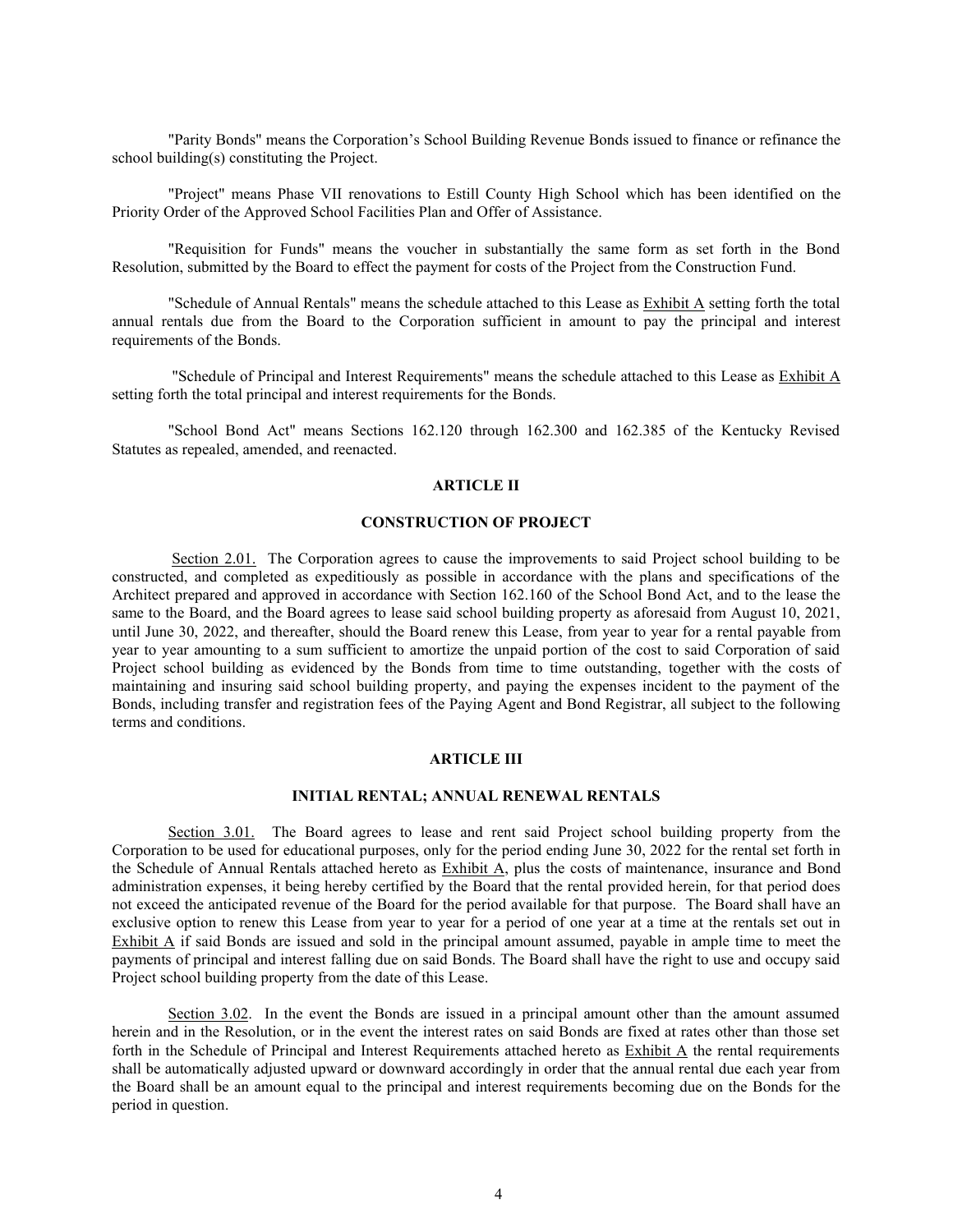Section 3.03. The Board's Debt Service Requirement shall be paid directly to the Paying Agent semi-annually on the 15<sup>th</sup> day of February and the 15<sup>th</sup> day of August, commencing February 15, 2022. The February payment shall be equal to the Board's Contribution to Debt Service for interest becoming due on the Bonds on March 1 and the August payment shall be equal to the Board's Contribution to Debt Service for interest becoming due September 1, plus the Board's portion of principal due on September 1.

In any event, the rental payments due from the Board each year shall be such amounts as may from year to year be necessary to meet the principal and interest requirements of the Bonds, plus the costs of maintaining and insuring the Project and paying necessary Bond administration expenses.

## **ARTICLE IV**

# **ANNUAL OBLIGATIONS; OPTION TO RENEW**

Section 4.01. Nothing herein contained shall be construed as binding the Board to renew this Lease or pay the rentals due hereunder for any but the first period ending June 30, 2022; however, the Board shall have the exclusive option to renew said Lease, but said Lease shall automatically renew itself each year for a period of one year unless the Board shall at least sixty (60) days prior to the beginning of any year send written notice of its intention not to exercise its option to renew to the Corporation, to the Commissioner of Education and to the original purchaser of the Bonds.

Section 4.02. Any other provisions herein to the contrary notwithstanding, the Board shall be liable to the extent only of its anticipated revenue for the year herein provided during which any obligation of it arises, and all obligations herein are on an annual basis; however, the Board shall not have the right to renew this Lease for any year unless its anticipated revenue is such that it can become legally obligated in the amount herein provided as being the annual obligation of the Board if this Lease is renewed.

## **ARTICLE V**

## **CONVEYANCE TO BOARD ON PAYMENT OF BONDS**

Section 5.01. It is understood and agreed that if the Board shall pay the rentals above specified from year to year and to and through the year 2044, and by reason of the application of such rentals to the payment of the principal and interest on said Bonds, said Bonds shall have on September 1, 2044, or at any time, through any other method, been fully paid redeemed, canceled and retired, the Corporation will convey said property to the Board free of all liens and encumbrances, and any balance remaining in the Bond Fund and maintenance fund for the payment of said Bonds will be returned to the Board.

#### **ARTICLE VI**

#### **CONTRACT VOID IF NOT RENEWED**

Section 6.01. It is further understood and agreed that should the Board fail to exercise its option to renew this Lease in any year, then this contract shall become null and void, and the Board shall give immediate possession of the Project property to the Corporation for the benefit of the Registered Owners of the Bonds.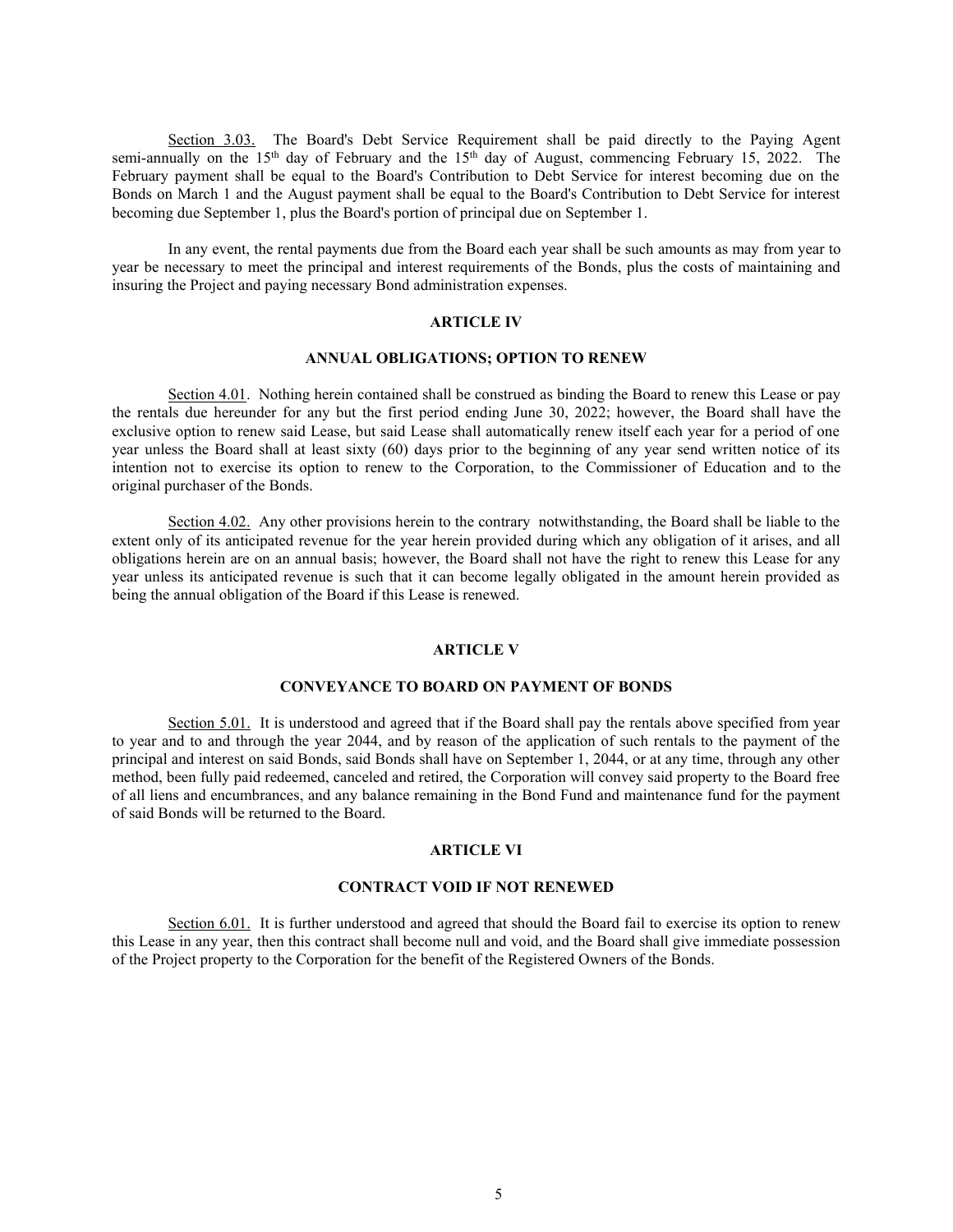#### **ARTICLE VII**

## **APPLICATION OF INSURANCE PROCEEDS**

Section 7.01. It is further agreed that in case the Project school building on said premise is totally destroyed by fire, lightning, windstorm or other hazard covered by insurance, the Corporation shall have the right to expend such proceeds to restore the property; that if such proceeds are not expended by the Corporation for the restoration of said property at the earliest practicable date, then all such insurance proceeds shall be used for the purpose of redeeming said outstanding Bonds, and said property shall be and become the property of the Board, in which case the Corporation shall convey said property to the Board free and clear of all encumbrances. In the event of partial destruction by fire, lightning, windstorm or other hazard covered by insurance, it is agreed between the parties that the proceeds of such insurance solely and only for the purpose of making the necessary replacements and repairs to the Project building and improvements, provided further that if following such partial or complete destruction any principal or interest payment is due on the Bonds and there are no other funds available for said payments, such insurance proceeds must be applied to prevent a default in such payment. Notwithstanding the foregoing, the Corporation reserves the right to call the Bonds in whole or in part for redemption upon the total destruction by fire, lightning, windstorm or other hazard of any of the building constituting the Project and apply casualty insurance proceeds to such purpose.

#### **ARTICLE VIII**

## **OPTION TO PURCHASE SITE**

Section 8.01. The Bonds are issued subject to the Board having the right on any date to purchase from the Corporation, and to secure the release from the statutory mortgage lien and pledge of revenues securing the Bonds the Project property herein described and identified for a price equal to the principal amount of said Bonds outstanding on the date upon which said option is exercised, plus a sum equal to the accrued interest on said principal amount of Bonds to said date upon which said option is exercised, plus a further sum sufficient to accomplish the complete redemption and retirement (or defeasance) of such principal amount of said Bonds, subject to the rights of the Owners of the Parity Bonds.

Section 8.02. If the Board shall desire to exercise said option, it may do so by giving notice of its election in writing to the Corporation at least ninety (90) days prior to the date upon which it desires to exercise said option. Thereupon, the Paying Agent at the direction of the Corporation shall call for payment a principal amount of said Bonds equal to such sum, such call to be strictly in accordance with the provisions of such Bonds and of the Bond Resolution; provided, however, that the right is reserved in the Board and the Corporation to provide for the defeasance of said Bonds through the deposit and investment of sufficient funds in escrow to provide for the payment of the principal and interest requirements on the Bonds until such time as it is determined by the Board to be financial feasible to redeem and retire said Bonds.

#### **ARTICLE IX**

#### **LIMITATION OF STATUTORY MORTGAGE LIEN**

Section 9.01. The parties hereto agree that there shall be inserted in the form of Bond Certificate a clause reading substantially as follows:

"The statutory mortgage lien upon and the pledge of the revenues derived from said school building property, which are hereby recognized as valid and binding (subject to the rights of the owners of Parity Bonds), are hereby created and granted in favor of the Registered Owner of this Bond and the issue of which it forms a part, and said school building property and any appurtenances thereto shall remain subject to said statutory mortgage lien and revenue pledge until the payment in full of the principal and interest on this Bond and the issue of which it forms a part; provided, however, that said statutory mortgage lien and revenue pledge are and shall be restricted in their application to the school building and the appurtenances thereto financed by this Bond and the issue of which it forms a part, and such easements and rights of way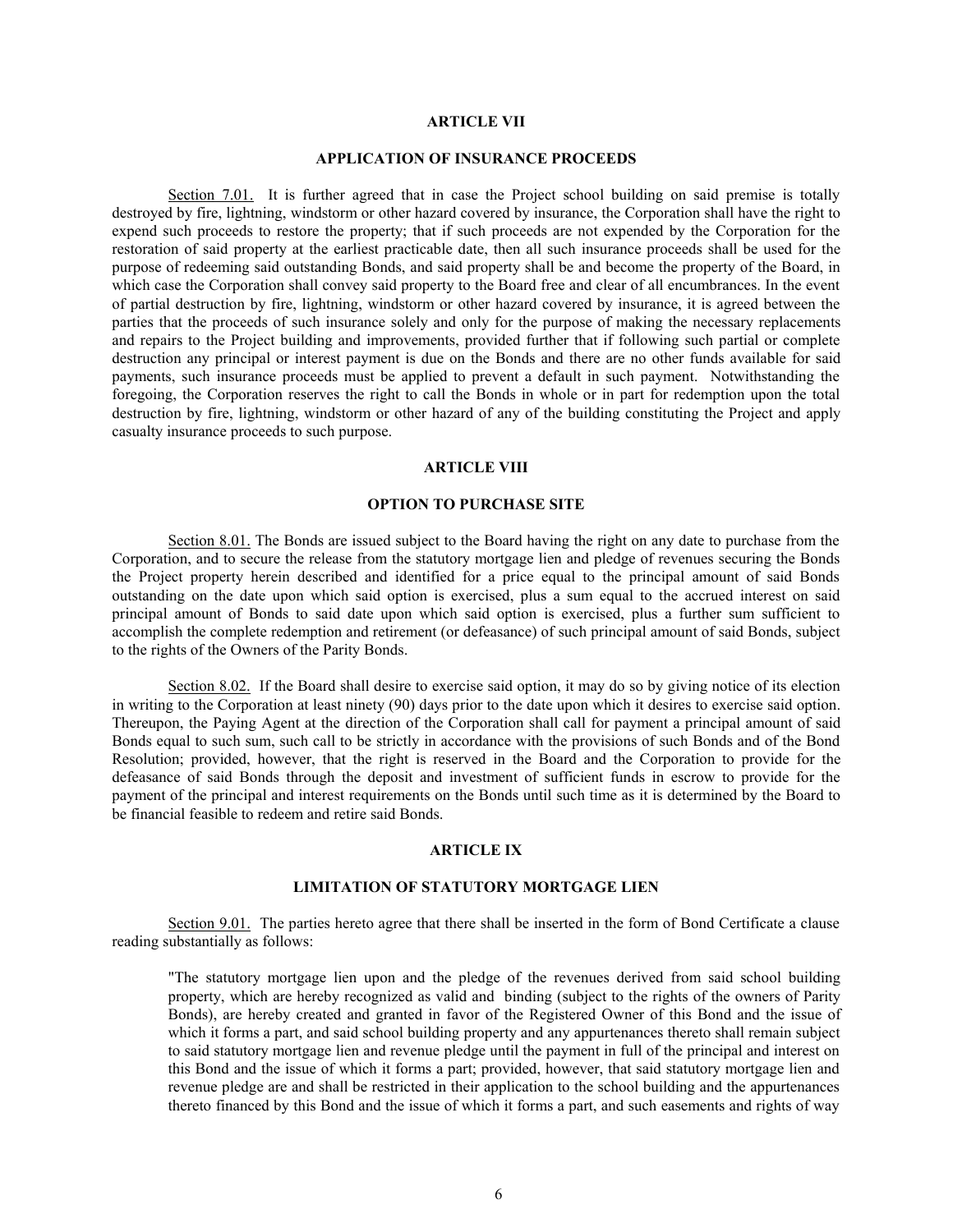for ingress, egress and the rendering of services thereto as may be necessary for the proper use and maintenance of the same; the right being hereby expressly reserved to erect or construct upon the school site described in the Resolution authorizing the issuance of said Bonds and in the Lease Agreement under which same is leased to the Board of Education of the Estill County School District, other independently financed school building projects free and clear of said statutory mortgage lien and revenue pledge, which other independently financed school building project may or may not have a party wall with and adjoin the school building and appurtenances which are subject to said statutory mortgage lien and revenue pledge, provided no part of the cost of said other independently financed school building project is paid from the proceeds of the sale of this Bond and the issue of which it forms a part; and provided the necessary easements for ingress and egress shall be deemed to exist and continue to exist for all school building, improvements and additions financed by this or other bonds".

The parties hereto agree that this Lease is subject to the provisions of said clause as inserted in the form of Bonds.

# **ARTICLE X**

## **LEGAL DESCRIPTION OF PROJECT SITE LEASED**

Section 10.01. The school building Project and appurtenances financed from the proceeds of the Bonds and which are subject to the statutory mortgage lien and pledge of revenues securing said Bonds, is to be located upon the site described in Exhibit B to this Lease. Notwithstanding anything contained herein to the contrary, said lien and revenue pledge securing the Bonds are restricted in their application to the exact location of the Project buildings and appurtenances, with rights of way for ingress and egress, and the right is specifically reserved by the Corporation and/or the Board to construct upon any unoccupied portion of the school site hereinafter described other structures and improvements for school purposes, which structures and improvements shall not be subject to any extent to said lien and pledge.

#### **ARTICLE XI**

## **MAINTENANCE AND INSURANCE**

Section 11.01. It is agreed and understood that so long as the Board continues to lease the school building it will, at its own expense, maintain and keep same in good state of repair and will procure and pay the cost of insurance on the Project building and the contents thereof against loss by fire, lightning, windstorm or other hazard, and that the amount of such insurance shall be at all times the full insurable value of the building and the contents thereof or the amount of the Bonds outstanding from time to time, whichever is greater.

## **ARTICLE XII**

## **ANNUAL ASSIGNMENT OF BOARD'S RIGHT TO STATE FUNDS**

Section 12.01. Under the terms of this Lease, and any renewal thereof, the Board has agreed so long as the Bonds remain outstanding, and in conformance with the intent and purpose of KRS 160.160(5), in the event of a failure by the Board to pay the rentals due under the Lease, and unless sufficient funds have been transmitted to the Paying Agent, or will be so transmitted, for paying said rentals when due, the Board hereby grants under the terms of this Lease to the Corporation the right to notify and request the Kentucky Department of Education to withhold from the Board a sufficient portion of any undisbursed funds then held, set aside, or allocated to the Board and to request said Department or Commissioner of Education to transfer the required amount thereof to the Paying Agent for the payment of such rentals.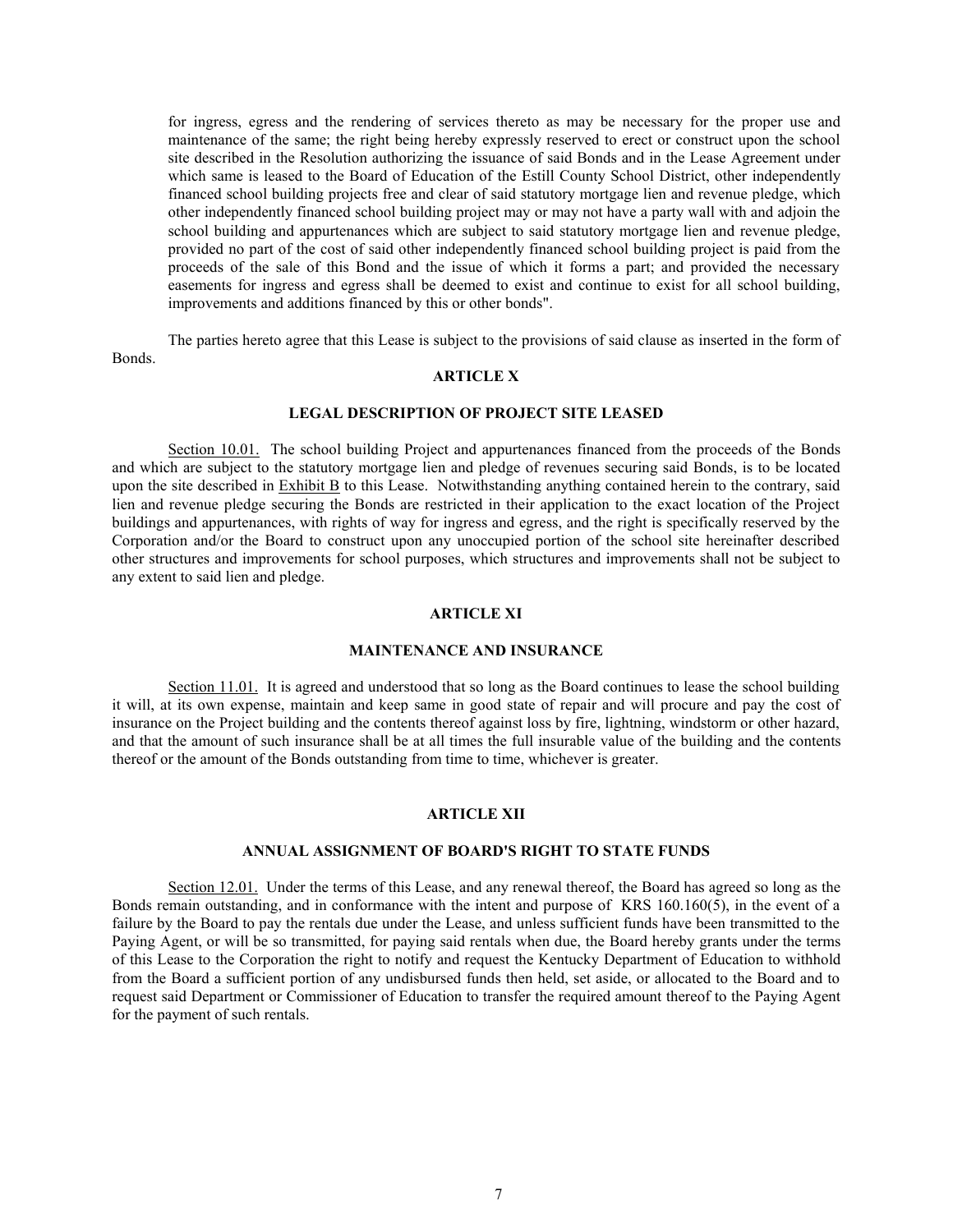# **ARTICLE XIII**

## **ADDITIONAL CONTRACT IF PARITY BONDS ISSUED**

Section 13.01. The parties hereto agree that in the event it becomes necessary to issue additional bonds ranking on a parity with said Bonds in order to make additional improvements to the school Project building in accordance with plans and specifications approved by the Kentucky Department of Education, they shall enter into an additional Lease Agreement, whereunder the respective annual rental payments during the life of such additional bonds are increased by the amount of annual principal and interest requirements of such additional bonds.

## **ARTICLE XIV**

## **CORPORATION'S COVENANT TO MAINTAIN CORPORATE EXISTENCE**

Section 14.01. The Corporation hereby covenants in accordance with the Bond Resolution that so long as any of the Bonds remain outstanding and unpaid it will not amend its Articles of Incorporation in any manner adversely affecting the security and rights of the Registered Owners of the Bonds.

Section 14.02. The Corporation further covenants that so long as any of the Bonds remain outstanding and unpaid it will maintain its corporate existence and continue in good standing as a non-profit, non-stock, Kentucky corporation and file all reports, including the required annual "Certificate of Continued Existence", and comply with all requirements of Kentucky and Federal law so as to continue its corporate existence as a lawfully constituted Kentucky corporation and agency and instrumentality of the Board.

## **ARTICLE XV**

## **CONTRACTUAL PROVISIONS SUBORDINATE TO RIGHTS OF REGISTERED OWNERS OF BONDS**

Section 15.01. It is hereby agreed that the provisions of this Lease are hereby subordinate to the rights of the Registered Owners of the Corporation's School Building Revenue Bonds, Series 2021, dated August 10, 2021 and subject to the rights of the Owners of the Parity Bonds.

## **ARTICLE XVI**

## **BOND ADMINISTRATION EXPENSES; FEES AND CHARGES OF BOND REGISTRAR/PAYING AGENT**

Section 16.01. The Board agrees to pay as additional rentals due under this Lease all of the fees, charges and expenses of the Bond Registrar and Paying Agent as set forth in a certain Appointment Agreement by and between the Bond Registrar/Paying Agent, the Corporation and the Board. The Board understands and agrees that the semiannual rental payments due under this Lease as set forth in the Article III hereof must be remitted to the Paying Agent no later than the date specified in order that said semiannual rental payments may be applied to the payment of interest on and principal of the Bonds as the same become due.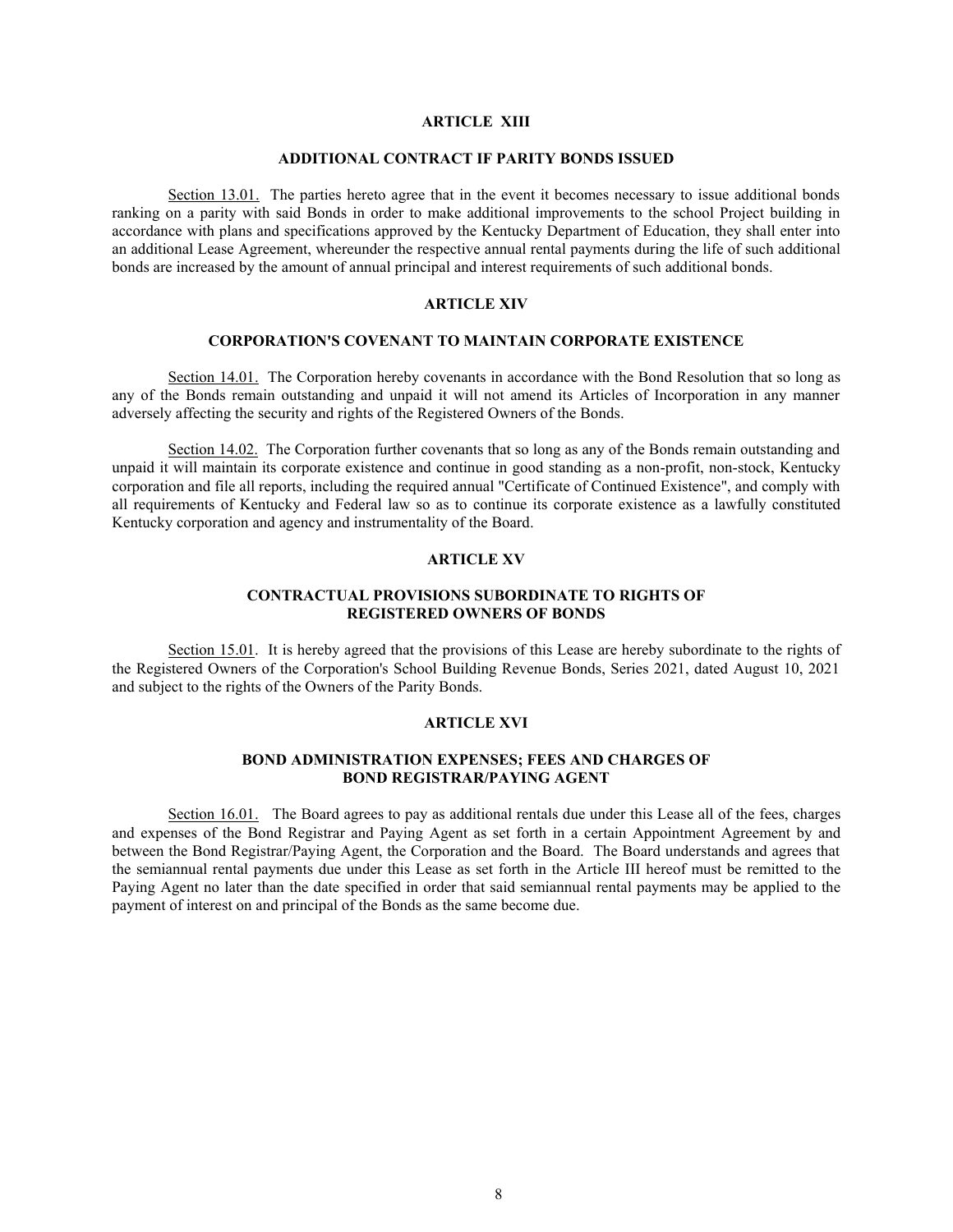## **ARTICLE XVII**

# **BOND INSURANCE, RIGHTS OF BOND INSURER**

Section 17.01. In the event the Purchaser of the Bonds elects to have the Bonds insured by a bond insurance company ("Insurer"), neither the Board nor the Corporation shall be required to pay any of the cost of such insurance but the board and Corporation hereby agree to cooperate with such Insurer and execute any documents necessary to insure the Bonds. Upon the Board providing notice to the Corporation, pursuant to Section 4.01 hereof, of its intention not to exercise its option to renew the Lease, the Insurer shall be considered the Registered Owner of the Bonds and shall have all of the rights of the Registered Owners to enforce the provisions of the Bond Resolution, this Lease, the Appointment of Bond Registrar/Paying Agent and any other documents related to the issuance of the Bonds.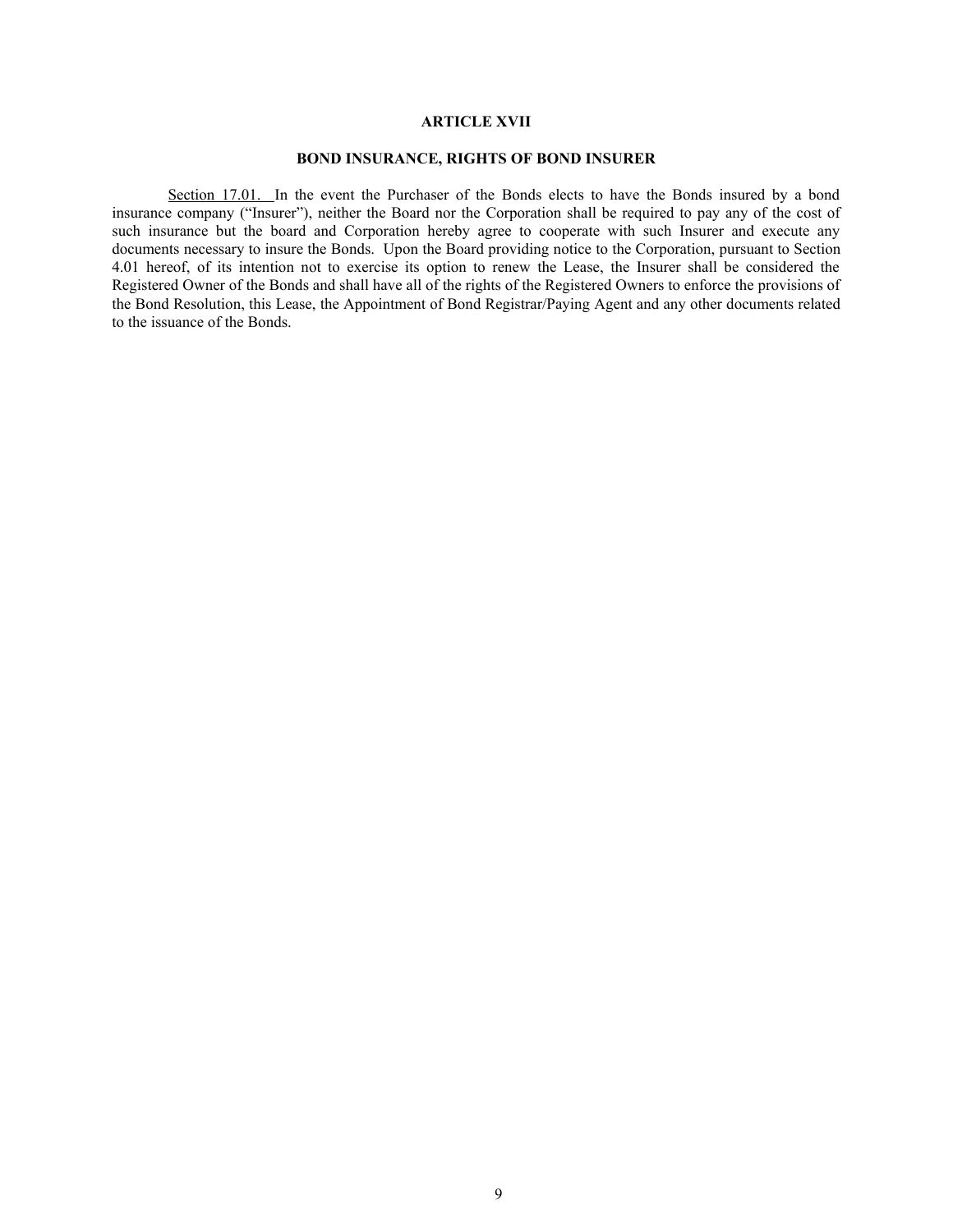IN TESTIMONY WHEREOF, the Corporation has caused this instrument to be executed for and on its behalf by its President, attested by its Secretary, and the Board has caused this instrument to be executed for and on its behalf by its Chairman, attested by its Secretary as of date first above written.

**THE ESTILL COUNTY SCHOOL DISTRICT** 

# **FINANCE CORPORATION** By Attest: President Secretary **BOARD OF EDUCATION OF THE ESTILL COUNTY, KENTUCKY SCHOOL DISTRICT**  $By$ Attest: Chairman  $\overline{a}$ Secretary COMMONWEALTH OF KENTUCKY ) ) SS COUNTY OF ESTILL ) The undersigned, Notary Public in and for the State and County aforesaid, hereby certifies that on this day the foregoing instrument was acknowledged before me in said County by Donna Isfort, President, and Jeff Saylor, Secretary of the Estill County School District Finance Corporation, to be their act and deed as President and Secretary of said Corporation and the act and deed of said Corporation as authorized by a Resolution of its Board of Directors. Witness my signature this \_\_\_\_\_\_\_ day of \_\_\_\_\_\_\_\_\_\_\_\_\_\_\_\_\_\_\_\_\_\_\_\_\_\_\_\_, 2021. Signature of Notary\_\_\_\_\_\_\_\_\_\_\_\_\_\_\_\_\_\_\_\_\_\_\_\_\_\_\_\_\_\_\_\_\_\_\_\_\_\_\_\_\_\_\_ Identification Number\_\_\_\_\_\_\_\_\_\_\_\_\_\_\_\_ My commission expires exprese that the Notary Public, the Notary Public, the Notary Public, the Notary Public,  $\sim$

COMMONWEALTH OF KENTUCKY ) )  $_{\rm SS}$ COUNTY OF ESTILL )

 The undersigned, Notary Public in and for the State and County aforesaid, hereby certifies that on this day the foregoing instrument was acknowledged before me in said County by Donna Isfort, as Chairman and Jeff Saylor, as Secretary of the Board of Education of the Estill County School District, to be their act and deed as Chairman and Secretary of said Board and the act and deed of said Board as authorized by a duly adopted Resolution.

| Witness my signature this | day of | 2021.                        |          |
|---------------------------|--------|------------------------------|----------|
| Signature of Notary       |        | <b>Identification Number</b> |          |
| My commission expires     |        | Notary Public.               | Kentucky |